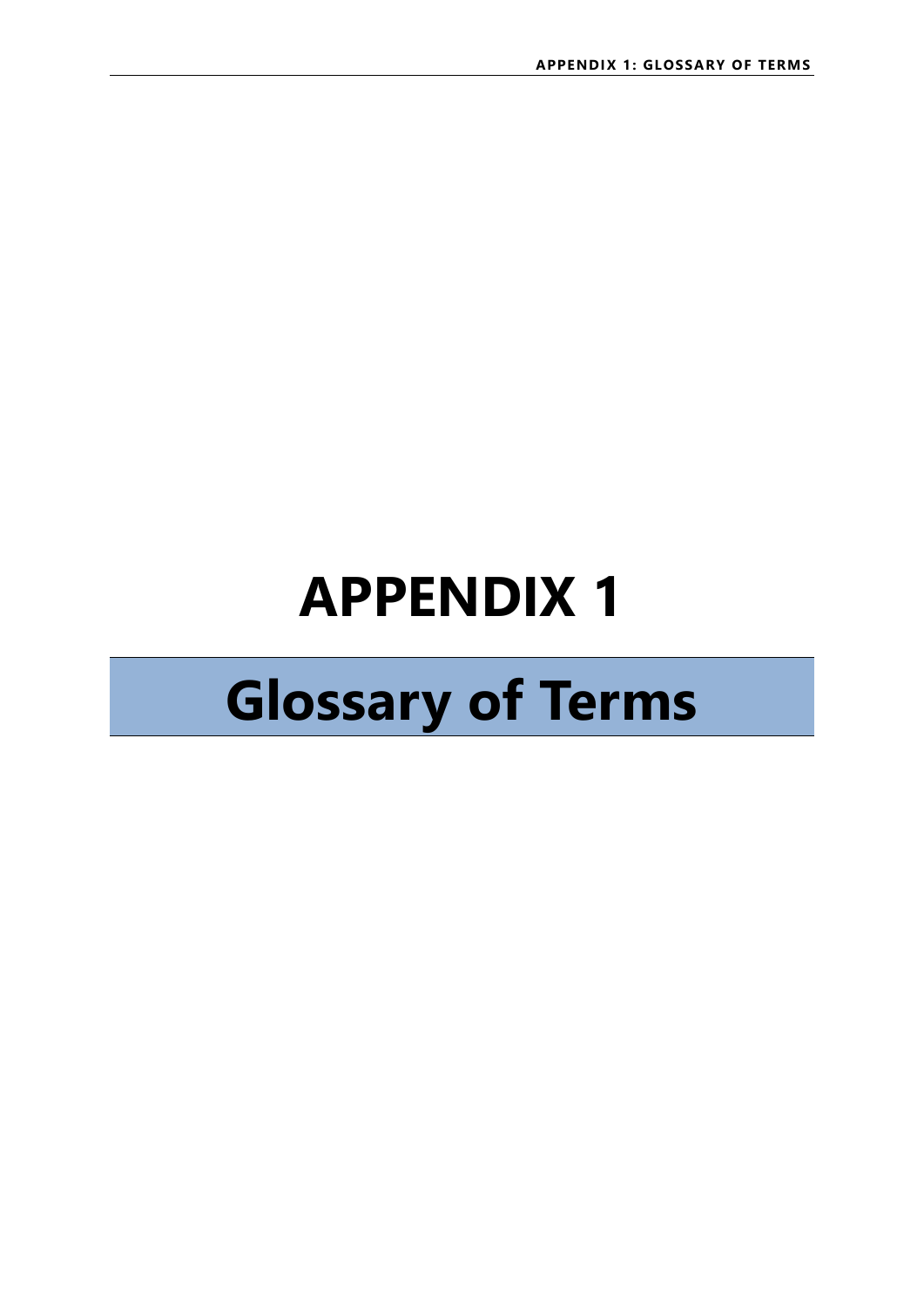| <b>Glossary</b>     | <b>Explanation</b>                                                                                                                                                                                                                                                                                                                                                                                                                                                                                                                                                                                                                                                                                                                                                                                                                                                                                                                                               |
|---------------------|------------------------------------------------------------------------------------------------------------------------------------------------------------------------------------------------------------------------------------------------------------------------------------------------------------------------------------------------------------------------------------------------------------------------------------------------------------------------------------------------------------------------------------------------------------------------------------------------------------------------------------------------------------------------------------------------------------------------------------------------------------------------------------------------------------------------------------------------------------------------------------------------------------------------------------------------------------------|
| Annulus             | Empty space between the sidewall of a borehole or well and any material or<br>equipment inserted into the bore. If the bore is fitted with casing, then it is the<br>space between the natural sidewall of the bore and the outer surface of the casing.<br>During drilling operations, it is the space between the drill string and the nearest<br>inner surface of the hole being constructed. If the borehole is fitted with a pump<br>or other instrumentation, it is the space between this equipment and the nearest<br>inner surface of the borehole. The annular space, and in particular the space<br>between the casing and the natural sidewall of the bore, may be filled with various<br>types of material to serve specific purposes, e.g. with gravel to form a gravel pack<br>or filter pack, or with cement grout to form a seal.                                                                                                               |
| Additive (chemical) | A product composed of one or more chemical constituents that are added to a<br>primary carrier fluid to modify its properties in order to form hydraulic fracturing<br>fluid.                                                                                                                                                                                                                                                                                                                                                                                                                                                                                                                                                                                                                                                                                                                                                                                    |
| Aquifer             | Part of a formation, a formation or a group of formations that in the natural<br>environment is/are capable of both storing and transmitting groundwater, by virtue<br>of possessing sufficient saturated and interconnected porous and/or permeable<br>material, directly to a borehole, well or spring in sufficient quantities for an<br>intended use. The porous and/or permeable material may comprise intergranular<br>openings (pores), or one or a system of interconnected fissures, fractures and/or<br>joints, or a combination of these features.                                                                                                                                                                                                                                                                                                                                                                                                    |
| Base fluid          | Any drilling fluid that must act as a mixing agent and carrier fluid during the<br>process of hydraulic fracturing.                                                                                                                                                                                                                                                                                                                                                                                                                                                                                                                                                                                                                                                                                                                                                                                                                                              |
| Baseflow            | Portion of water flowing in a river or stream that derives from groundwater. It is<br>generally best represented during the dry season when there is little or no rainfall<br>and associated surface water runoff.                                                                                                                                                                                                                                                                                                                                                                                                                                                                                                                                                                                                                                                                                                                                               |
| bbl                 | Barrel — 42 US gallons (approximately 160 litres).                                                                                                                                                                                                                                                                                                                                                                                                                                                                                                                                                                                                                                                                                                                                                                                                                                                                                                               |
| <b>Bcf</b>          | Billion cubic feet (approximately $28.3$ million $m3$ ).                                                                                                                                                                                                                                                                                                                                                                                                                                                                                                                                                                                                                                                                                                                                                                                                                                                                                                         |
| <b>Biocide</b>      | Also known as a "bactericide." An additive in the hydraulic fracturing fluid that<br>kills bacteria.                                                                                                                                                                                                                                                                                                                                                                                                                                                                                                                                                                                                                                                                                                                                                                                                                                                             |
| Biome               | A broad ecological unit representing major life zones of large natural areas defined<br>mainly by vegetation structure, climate as well as major large-scale disturbance<br>factors (such as fire).                                                                                                                                                                                                                                                                                                                                                                                                                                                                                                                                                                                                                                                                                                                                                              |
| <b>Blowout</b>      | An uncontrolled flow of gas, oil or water from a well during drilling caused when<br>high formation pressure is encountered.                                                                                                                                                                                                                                                                                                                                                                                                                                                                                                                                                                                                                                                                                                                                                                                                                                     |
| Borehole            | Typically a vertical hole usually made by drilling into rock formations to<br>investigate various properties, such as whether the rock contains any groundwater<br>and, if so, the quantity and quality of the water. Although the diameter may range<br>from less than 50 mm to more than 400 mm, a typical water borehole is completed<br>at a drilled diameter of 165 mm. Its depth may vary from only a few metres to<br>hundreds of metres, the maximum depth generally being determined by such<br>factors as the specific purpose of the borehole, the technical capacity of the<br>drilling machinery and equipment, and the cost. Most commonly used for water<br>supply purposes, other applications of a borehole include the monitoring of<br>groundwater levels and quality in an environmental context, to serve as structures<br>for artificial recharge purposes, and the exploration for minerals or other natural<br>materials and substances. |
| Bossieveld          | Local karoo term for arid shrubland consisting mostly of Asteraceae, Aizoaceae<br>and grass                                                                                                                                                                                                                                                                                                                                                                                                                                                                                                                                                                                                                                                                                                                                                                                                                                                                      |
| Brack water         | South African term for saline water (TDS $>1000$ mg/L)                                                                                                                                                                                                                                                                                                                                                                                                                                                                                                                                                                                                                                                                                                                                                                                                                                                                                                           |
| <b>Breaker</b>      | A chemical used to reduce the viscosity of a fluid (break it down) after the<br>thickened fluid has finished the job it was designed for.                                                                                                                                                                                                                                                                                                                                                                                                                                                                                                                                                                                                                                                                                                                                                                                                                        |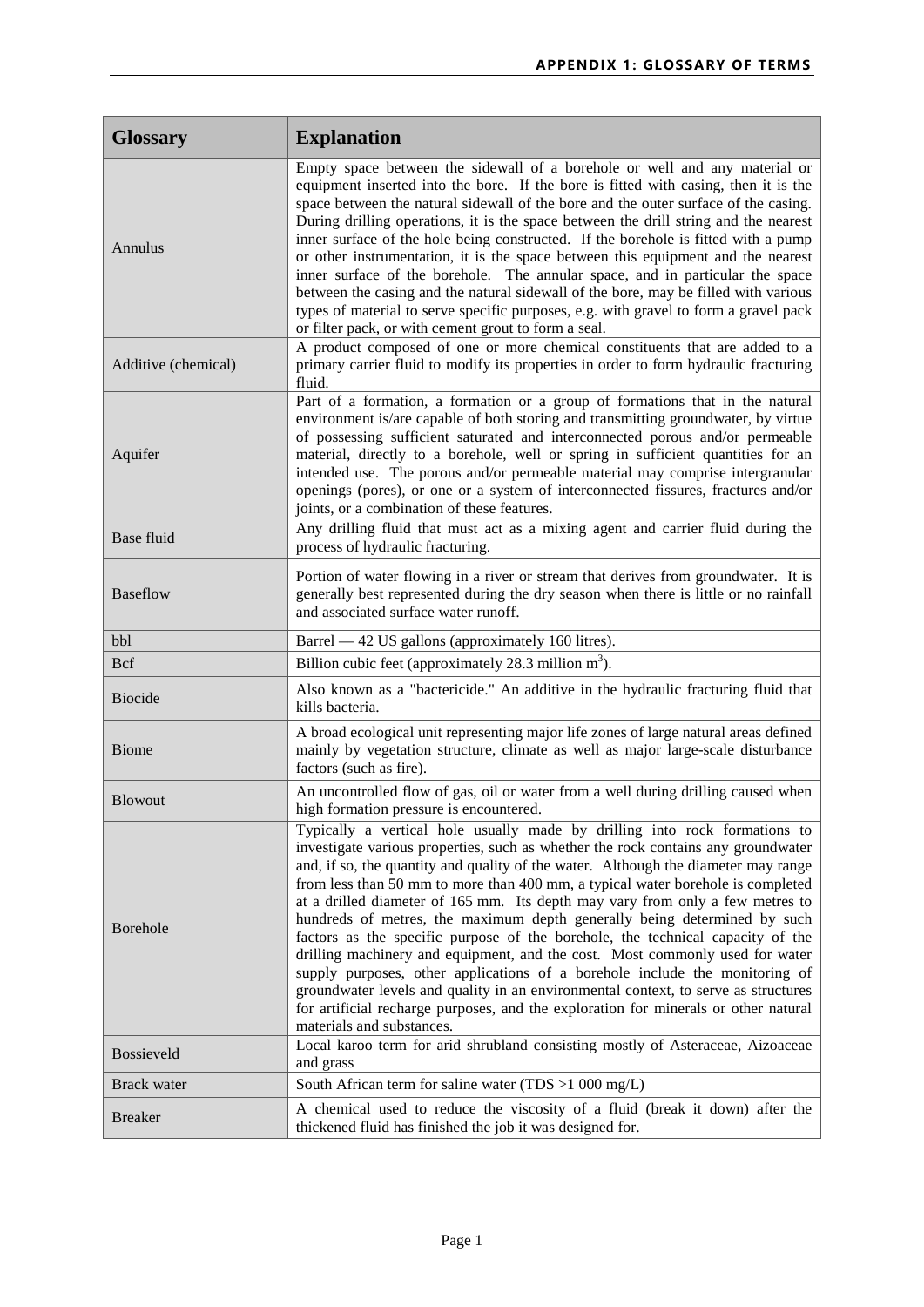| <b>Glossary</b>      | <b>Explanation</b>                                                                                                                                                                                                                                                                                                                                                                                                                                                                                                                                                                                                                                                                                                                                                                         |
|----------------------|--------------------------------------------------------------------------------------------------------------------------------------------------------------------------------------------------------------------------------------------------------------------------------------------------------------------------------------------------------------------------------------------------------------------------------------------------------------------------------------------------------------------------------------------------------------------------------------------------------------------------------------------------------------------------------------------------------------------------------------------------------------------------------------------|
| <b>Brine</b>         | Water (either displaced from the geological formation or generated from the<br>fracturing fluids used during hydraulic fracturing) which contains very high levels<br>of dissolved solids (TDS $>35000$ mg/L, i.e. more saline than sea water)                                                                                                                                                                                                                                                                                                                                                                                                                                                                                                                                             |
| <b>BTU</b>           | British Thermal Unit — equivalent to 1 055 joules.                                                                                                                                                                                                                                                                                                                                                                                                                                                                                                                                                                                                                                                                                                                                         |
| Carrier fluid        | The base fluid, such as water, into which additives are mixed to form the hydraulic<br>fracturing fluid which transports proppant.                                                                                                                                                                                                                                                                                                                                                                                                                                                                                                                                                                                                                                                         |
| Casing               | Pipe-like material used in the construction of a borehole or well to line the bore.<br>As the purpose of fitting a bore with casing includes protection of the sidewall<br>against collapse, the strength of the casing must be sufficient to withstand<br>reasonable lateral pressure. Certain drilling methods may also require the casing<br>to withstand vertical pressure exerted by downward (compressional) forces when<br>inserting the casing and upward (tensional) forces when retrieving the casing.<br>Although casing strength is determined mainly by the type of material (e.g. steel<br>compared to uPVC), the thickness of the sidewall also contributes to the inherent<br>strength of the casing, i.e. the greater the sidewall thickness, the stronger the<br>casing. |
| <b>CCGT</b>          | Combined-cycle Gas Turbine electric power station.                                                                                                                                                                                                                                                                                                                                                                                                                                                                                                                                                                                                                                                                                                                                         |
| Cement / cementing   | Material used to seal off formations and to stabilise the casing used in the well<br>bore. Cement seals the annulus between the casing and the well bore sidewall, thus<br>preventing the vertical migration of fluids in this space.                                                                                                                                                                                                                                                                                                                                                                                                                                                                                                                                                      |
| Ceramic proppant     | A proppant (see proppant) that is composed of a ceramic material.                                                                                                                                                                                                                                                                                                                                                                                                                                                                                                                                                                                                                                                                                                                          |
| Chemical constituent | A discrete chemical with its own specific name or identity, such as a CAS<br>Number, which is contained within an additive product.                                                                                                                                                                                                                                                                                                                                                                                                                                                                                                                                                                                                                                                        |
| Completion (well)    | The activities and methods of preparing a well for extraction after it have been<br>drilled to the target formation. This principally involves preparing the well to the<br>required specifications; running in extraction tubing and its associated down hole<br>tools, as well as perforating and stimulating the well by the use of hydraulic<br>fracturing, as required.                                                                                                                                                                                                                                                                                                                                                                                                               |
| Compressor           | A facility which increases the pressure of natural gas to move it in pipelines or into<br>storage.                                                                                                                                                                                                                                                                                                                                                                                                                                                                                                                                                                                                                                                                                         |
| Condensate           | A low-density, high-gravity liquid hydrocarbon phase that generally occurs in<br>association with natural gas. Its presence as a liquid phase depends on temperature<br>and pressure conditions in the reservoir allowing condensation of liquid from<br>vapour.                                                                                                                                                                                                                                                                                                                                                                                                                                                                                                                           |
| Contamination        | Term used synonymously with pollution to describe the potential for activities<br>associated with shale gas development to impact negatively on the environment in<br>its broadest sense, i.e. whether aesthetically (visual disturbance, social disturbance,<br>economic disturbance, etc.) or physically (atmospheric pollution, water pollution,<br>noise pollution, etc.)                                                                                                                                                                                                                                                                                                                                                                                                              |
| Conventional gas     | In contrast to unconventional gas, conventional gas is trapped within a permeable<br>rock reservoir, which in turn is overlain by a layer of impermeable rock (AfDB,<br>2013).                                                                                                                                                                                                                                                                                                                                                                                                                                                                                                                                                                                                             |
| Corrosion inhibitor  | Chemical agents that protect iron and steel from corrosive acid                                                                                                                                                                                                                                                                                                                                                                                                                                                                                                                                                                                                                                                                                                                            |
| Cross-linker         | A compound, typically a metallic salt, mixed with a base-gel fluid, such as a guar-<br>gel system, to create a viscous gel used in some stimulation or pipeline cleaning<br>treatments. The crosslinker reacts with the multiple strand polymer to couple the<br>molecules, creating a fluid of high viscosity.                                                                                                                                                                                                                                                                                                                                                                                                                                                                            |
| Darcy                | A unit of permeability. A medium with a permeability of 1 Darcy permits a flow<br>of 1 cm <sup>3</sup> /s of a fluid with viscosity 1 cP (1 mPa $\cdot$ s) under a pressure gradient of 1<br>atm/cm acting across an area of 1 cm.                                                                                                                                                                                                                                                                                                                                                                                                                                                                                                                                                         |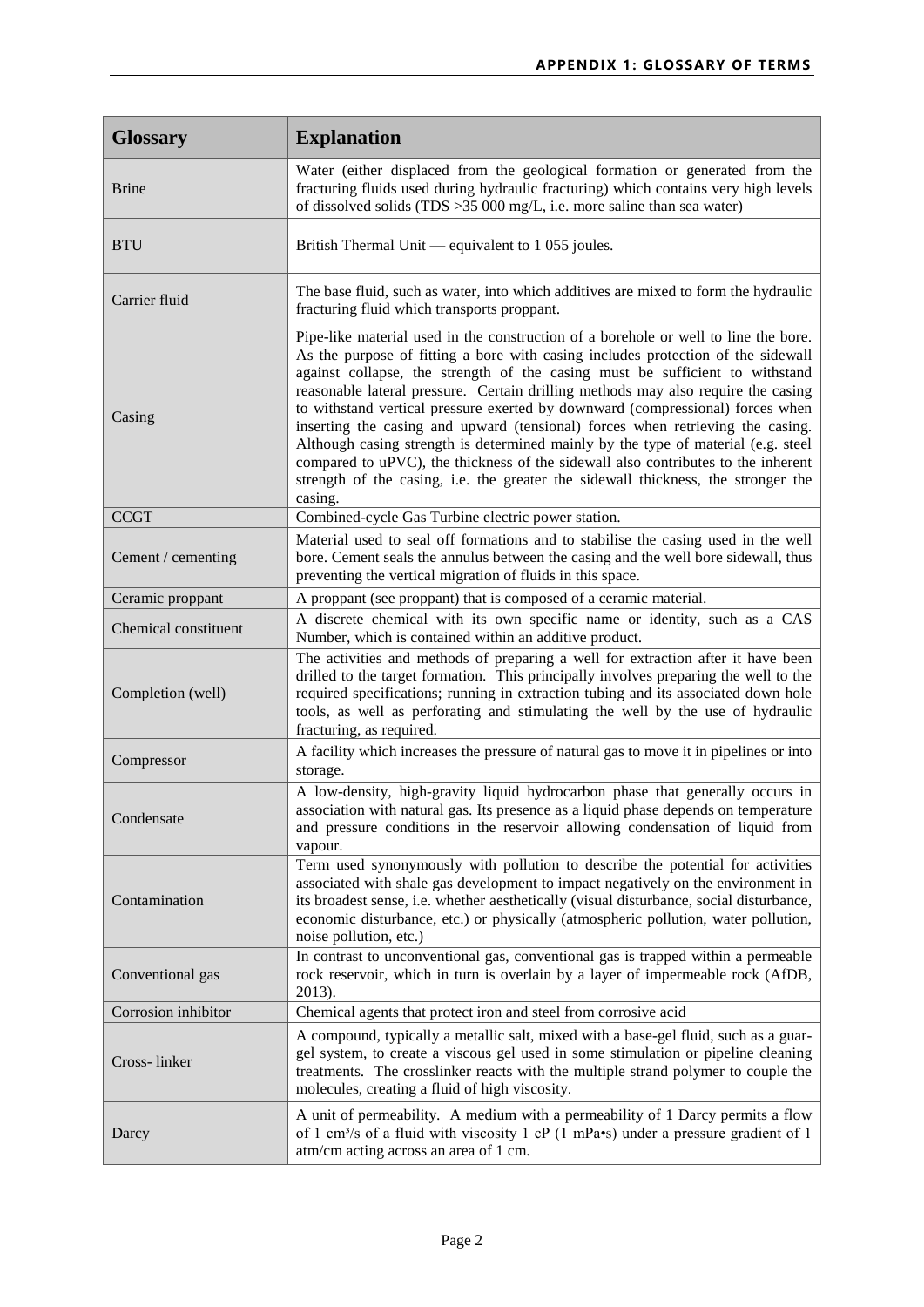| <b>Glossary</b>                          | <b>Explanation</b>                                                                                                                                                                                                                                                                                                                                                                                                                                                                                                                                                                                                                                                                                                                    |
|------------------------------------------|---------------------------------------------------------------------------------------------------------------------------------------------------------------------------------------------------------------------------------------------------------------------------------------------------------------------------------------------------------------------------------------------------------------------------------------------------------------------------------------------------------------------------------------------------------------------------------------------------------------------------------------------------------------------------------------------------------------------------------------|
| Directional drilling                     | Deviation of a bore from the vertical during drilling so that it penetrates and<br>follows a productive formation.                                                                                                                                                                                                                                                                                                                                                                                                                                                                                                                                                                                                                    |
| Distribution                             | Refers to the process whereby natural gas and associated products are conveyed to<br>an end user through a local pipeline system; these pipelines are smaller in diameter<br>in comparison to transmission pipelines (Branosky et al., 2012).                                                                                                                                                                                                                                                                                                                                                                                                                                                                                         |
| Drill bit                                | Tool at the leading (bottom) end of a drill string which cuts or crushes the rock in<br>order to advance the depth (length) of the bore during drilling. The type of drill bit<br>used, e.g. button bit, tricone bit or chisel bit, is dictated by the drilling method<br>employed.                                                                                                                                                                                                                                                                                                                                                                                                                                                   |
| Drilling fluid                           | Describes any substance or mixture of substances applied during and used to<br>facilitate the drilling process. Examples include the foam produced by mixing<br>compressed air and "soapy" water (surfactant) in the case of rotary percussion<br>drilling, and the mud-like substance produced by mixing certain chemicals with<br>water in the case of rotary mud drilling. The drilling fluid serves five main<br>functions, namely (1) to lubricate the drill bit, (2) to enhance the removal of drill<br>cuttings from the borehole, (3) to support the borehole sidewall against collapse,<br>(4) to combat the loss of fluid from the bore into the formation, and (5) to control<br>the pressure in the bore during drilling. |
| Drilling mud                             | A thick viscous fluid normally prepared at the drill site by mixing water with<br>materials (e.g. bentonite clay) and chemicals to enhance various characteristics of<br>the fluid such as gel strength and density. This multipurpose mixture serves to<br>lubricate the drill bit, block pores and minor fractures to minimise or prevent fluid<br>loss from the bore and contamination of water resources, and prevent unexpected<br>influxes of oil or gas from the formations penetrated.                                                                                                                                                                                                                                        |
| Dry gas                                  | Natural gas that occurs in the absence of condensate or liquid hydrocarbons, or gas<br>that has had condensable hydrocarbons removed. Dry gas typically has a gas-to-oil<br>ratio exceeding 100 000 scf/STB. The production of liquids from gas wells<br>complicates the design and operation of surface process facilities required to<br>handle and export the produced gas.                                                                                                                                                                                                                                                                                                                                                        |
| <b>Dutch Disease</b>                     | Economic term for over-strengthening of the exchange rate as a result of major<br>natural resource discoveries and development                                                                                                                                                                                                                                                                                                                                                                                                                                                                                                                                                                                                        |
| Ecological infrastructure                | Ecological infrastructure means naturally functioning ecosystems that generate or<br>deliver valuable services to people. It is the nature-based equivalent of built or<br>hard infrastructure, and is just as important for providing services and<br>underpinning socio-economic development. (SANBI, 2013)                                                                                                                                                                                                                                                                                                                                                                                                                         |
| Economically recoverable<br>reserves     | Technically recoverable petroleum for which the costs of discovery, development,<br>extraction, and transport, including a return to capital, can be recovered at a given<br>market price.                                                                                                                                                                                                                                                                                                                                                                                                                                                                                                                                            |
| Ecosystem                                | A complex set of relationships of living organisms functioning as a unit and<br>interacting with their physical environment. The boundaries of what could be<br>called an ecosystem are somewhat arbitrary, depending on the focus of interest or<br>study. Thus the extent of an ecosystem may range from very small spatial scales<br>to, ultimately, the entire earth.                                                                                                                                                                                                                                                                                                                                                             |
| Endemic                                  | A plant or animal species or a vegetation type which is naturally restricted to a<br>particular, defined region.                                                                                                                                                                                                                                                                                                                                                                                                                                                                                                                                                                                                                      |
| Environmental impact<br>assessment (EIA) | A public process by which the likely effects of a project on the environment are<br>identified, assessed and then taken into account by the consenting authority in the<br>decision-making process. This serves as a tool to facilitate sustainable<br>development.                                                                                                                                                                                                                                                                                                                                                                                                                                                                   |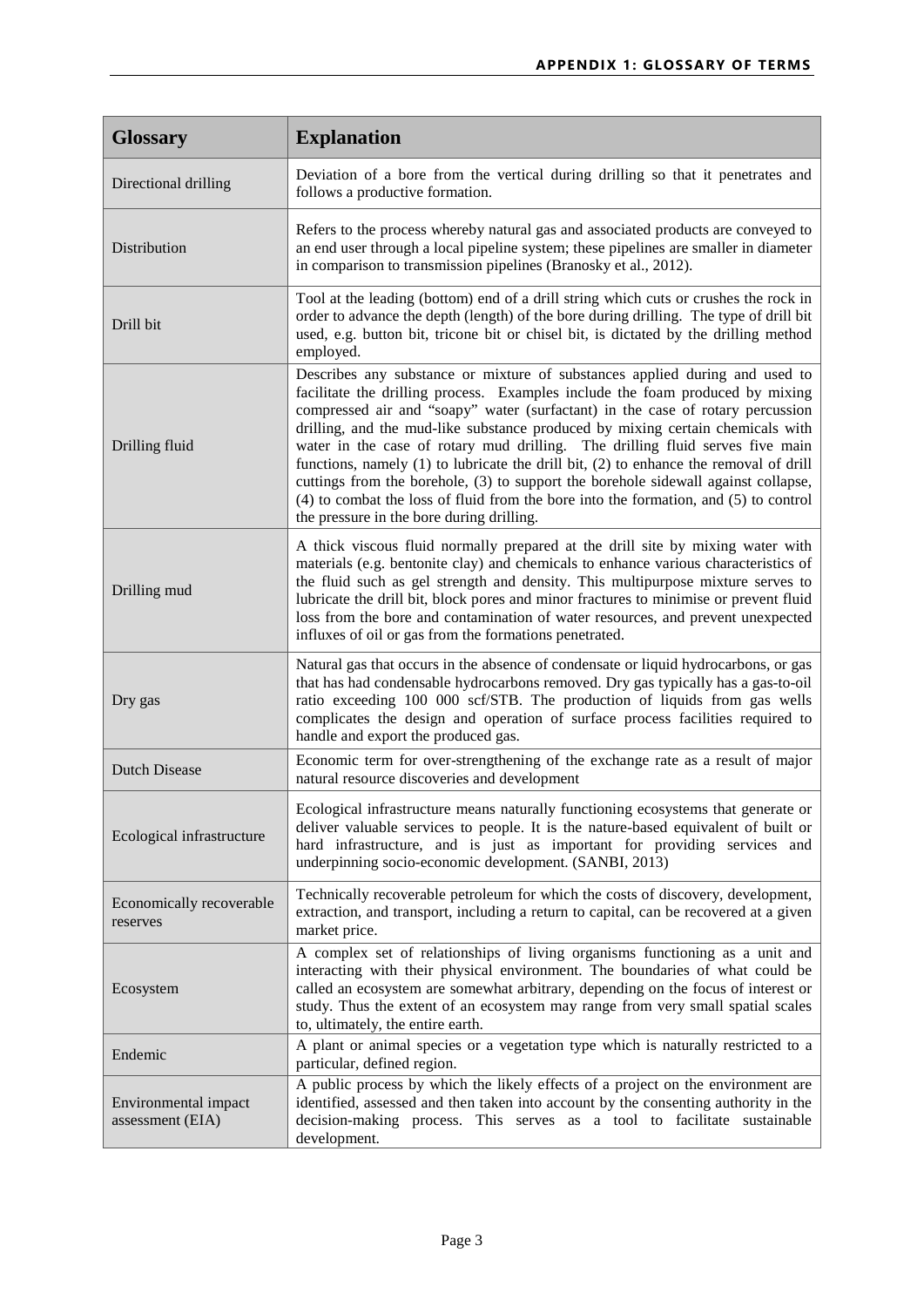| <b>Glossary</b>                          | <b>Explanation</b>                                                                                                                                                                                                                                                                                                                                                                                                    |
|------------------------------------------|-----------------------------------------------------------------------------------------------------------------------------------------------------------------------------------------------------------------------------------------------------------------------------------------------------------------------------------------------------------------------------------------------------------------------|
| Environmental impact<br>assessment (EIA) | A public process by which the likely effects of a project on the environment are<br>identified, assessed and then taken into account by the consenting authority in the<br>decision-making process. This serves as a tool to facilitate sustainable<br>development.                                                                                                                                                   |
| <b>Estimated ultimate</b><br>recovery    | Estimated ultimate recovery refers to the expected cumulative output of a given<br>unconventional gas well. Estimated ultimate recovery may differ between wells<br>depending on the underlying geology, whether a well is located in a 'sweet spot'<br>i.e. where output is particularly high, or the degree to which advanced<br>technologies in drilling and completing wells have been applied (IEA, 2012).       |
| Exploration                              | Exploration typically refers to activities to locate subsurface reservoirs of water,<br>gas (conventional and unconventional) and/or oil. Exploration may involve<br>seismic exploration, surface mapping and exploratory drilling, and the use of<br>equipment such as magnetometers, seismic streamers and sound array guns or<br>gravity meters (Branosky et al., 2012).                                           |
| <b>Exploration right</b>                 | A right granted to the applicant in terms of section 80 of Mineral and Petroleum<br>Resources Development Act 28 of 2008 (MPRDA) to reprocess the existing<br>seismic data, acquisition and processing of new seismic data or any other related<br>activity to define a trap to be tested by drilling, logging and testing, including<br>extended well testing, of a well with the intention of locating a discovery. |
| Extraction                               | Extraction as used in this report refers to all types of unconventional oil and gas<br>extraction, thus to both shale gas (regulated under petroleum resource exploitation<br>(Chapter 6 of the MPRDA) as well as coalbed methane (regulated under mining<br>(Chapter 4 of the MPRDA)).                                                                                                                               |
| Extraction                               | Extraction as used in this report refers to all types of unconventional oil and gas<br>extraction, thus to both shale gas regulated under petroleum resource exploitation<br>(Chapter 6 of the MPRDA) as well as coalbed methane regulated under mining<br>(Chapter 4 of the MPRDA).                                                                                                                                  |
| Fault                                    | A fracture or fracture zone in a geological formation along which there has been<br>displacement of the sides relative to each other.                                                                                                                                                                                                                                                                                 |
| Flare                                    | The burning of excess or unwanted gas from a well.                                                                                                                                                                                                                                                                                                                                                                    |
| Flaring                                  | Flaring involves intentionally burning methane over an open flame as it is<br>released, as this reduces the carbon content by converting the methane to carbon<br>dioxide (Barcella et al., 2011).                                                                                                                                                                                                                    |
| Flowback                                 | Fluid returned to the surface after hydraulic fracturing has occurred, but before the<br>well is placed into production. It typically consists of returned fracturing fluids in<br>the first few days following hydraulic fracturing which are progressively replaced<br>by produced water.                                                                                                                           |
| Fold                                     | A bend in geological rock strata.                                                                                                                                                                                                                                                                                                                                                                                     |
| Formation                                | A rock body distinguishable from other rock bodies and useful for geological<br>mapping or description. Formations may be combined into groups or subdivided<br>into members.                                                                                                                                                                                                                                         |
| Fracking, fraccing or<br>fracing         | Informal terms for "Hydraulic Fracturing".                                                                                                                                                                                                                                                                                                                                                                            |
| Freshwater aquifer                       | Groundwater resource that contains potable water and could potentially be used to<br>supply drinking water.                                                                                                                                                                                                                                                                                                           |
| Fugitive emissions                       | Fugitive emissions denote gas losses from the upstream natural gas system (i.e.<br>losses as a result of equipment leaks, venting and flaring). In this report, the term<br>does not cover those GHG emissions associated with fuel combustion during the<br>shale gas life cycle. Another term for fugitive emissions is 'methane leakage'. This<br>definition stems from Day et al. (2012).                         |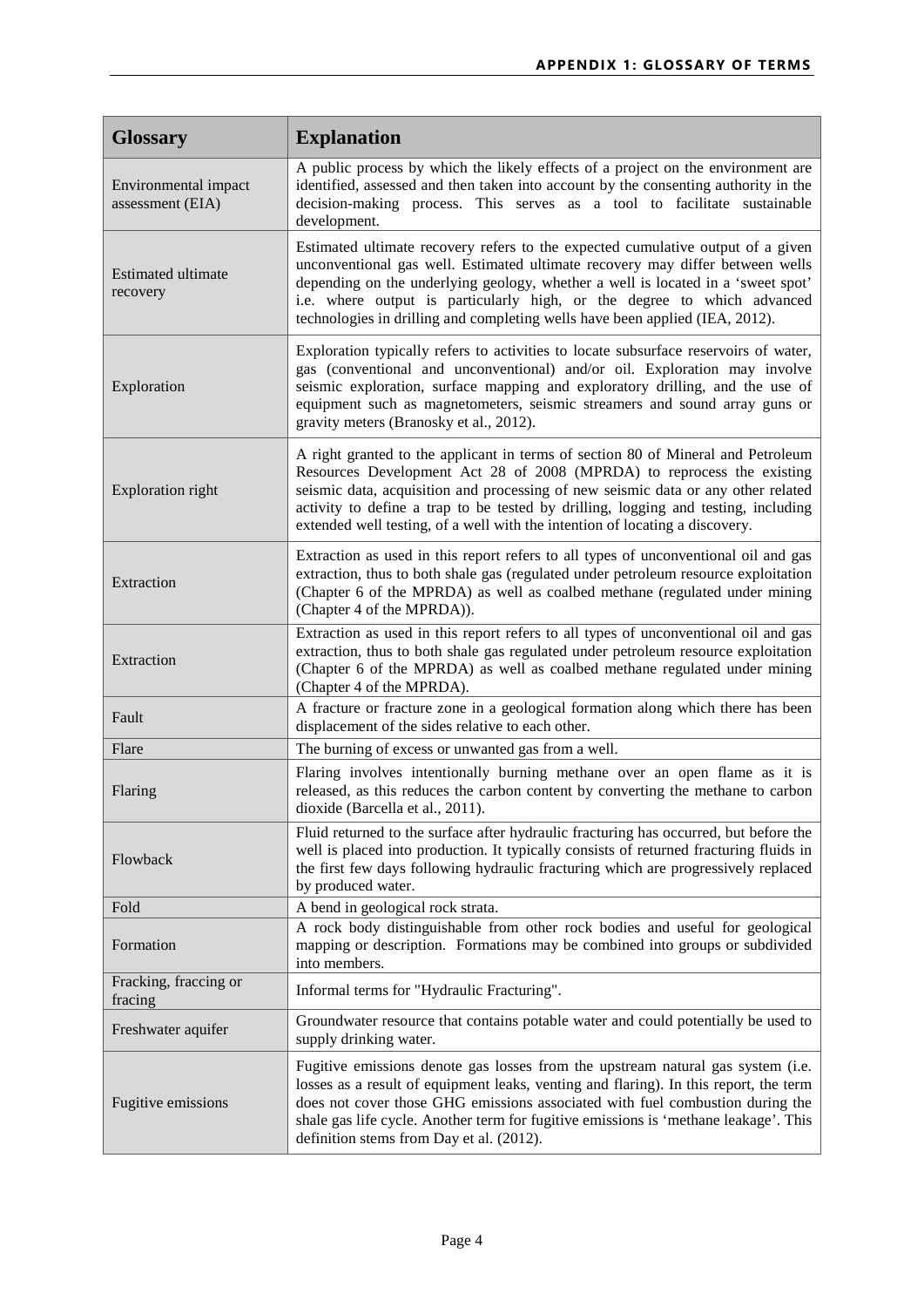| <b>Glossary</b>             | <b>Explanation</b>                                                                                                                                                                                                                                                                                                                                                                                                                                                                                                                                                       |
|-----------------------------|--------------------------------------------------------------------------------------------------------------------------------------------------------------------------------------------------------------------------------------------------------------------------------------------------------------------------------------------------------------------------------------------------------------------------------------------------------------------------------------------------------------------------------------------------------------------------|
| Gas in place                | Gas determined to occur in shale layers but of which the productive volumes have<br>not been established by means of hydraulic fracturing.                                                                                                                                                                                                                                                                                                                                                                                                                               |
| Gathering lines             | Small diameter pipelines that move gas from the production field to a transmission<br>line.                                                                                                                                                                                                                                                                                                                                                                                                                                                                              |
| Global Warming<br>Potential | Global Warming Potential is a common metric used to quantify and communicate<br>the relative and absolute contributions to climate change of certain substances by<br>accounting for the respective radiative efficiencies of these substances and their<br>lifetimes in the atmosphere, and providing values relative to those for the reference<br>gas carbon dioxide (IPCC, 2013).                                                                                                                                                                                    |
| Green<br>completions        | Green completion is considered good practice during the flow back period. Green<br>completion (also referred to as reduced emissions completion) refers to the process<br>whereby hydrocarbons are separated from the flow back prior to being sold, as<br>opposed to being flared or vented into the atmosphere, and remaining flow back<br>fluid is collected for processing and recycling or disposal. The capture and sale of<br>gas during the initial flow-back phase requires investment in gas separation and<br>processing facilities (IEA, 2012).              |
| Greenhouse gas              | These are gases (including water vapour, carbon dioxide and methane) that trap<br>energy radiated from the Earth's surface in the atmosphere to produce warming<br>(the greenhouse effect).                                                                                                                                                                                                                                                                                                                                                                              |
| Groundwater                 | Water contained in and completely saturating the interstices that occur below the<br>ground surface in unconsolidated and consolidated rock formations. It excludes<br>water that is in the process of moving downward (infiltrating) from the surface<br>through the unsaturated zone. Most commonly derived from and associated with<br>meteoric (atmospheric) water, it also includes juvenile water and connate water.                                                                                                                                               |
| <b>GTL</b>                  | The<br>of<br>converting<br>natural<br>synthetic<br>process<br>into<br>gas<br>liquid hydrocarbons — Gas-To-Liquids.                                                                                                                                                                                                                                                                                                                                                                                                                                                       |
| Horizontal drilling         | Deviation of a bore from the vertical to penetrate and follow sub-horizontal<br>bedded strata.                                                                                                                                                                                                                                                                                                                                                                                                                                                                           |
| Hydraulic conductivity      | Describes the ability of saturated material to transmit a fluid (most commonly<br>water) on the basis of both the nature of the saturated material and considering the<br>influence of properties such as the density and dynamic viscosity of the fluid. It is<br>typically expressed in the unit metres per day (m/d). Less commonly referred to as<br>coefficient of permeability or seepage coefficient, terms typically used in the<br>petroleum industry where the fluids of interest include oil and gas, it is not to be<br>confused with the term permeability. |
| Hydraulic fracturing        | The act of pumping hydraulic fracturing fluid under pressure into a formation to<br>increase its permeability. Hydraulic fracturing has been used in the industry in<br>various forms, for either stimulation of water boreholes to produce water, or for<br>stimulation of oil and gas wells to produce oil and/or gas.                                                                                                                                                                                                                                                 |
| Hydraulic fracturing fluid  | Fluid used to perform hydraulic fracturing; includes the primary carrier fluid,<br>proppant material, and all applicable additives.                                                                                                                                                                                                                                                                                                                                                                                                                                      |
| Hydrocarbon                 | A naturally occurring organic compound comprising hydrogen and carbon.<br>Hydrocarbons can be as simple as methane [CH4], but many are highly complex<br>molecules, and can occur as gases, liquids or solids. The molecules can have the<br>shape of chains, branching chains, rings or other structures. Petroleum is a<br>complex mixture of hydrocarbons. The most common hydrocarbons are natural<br>gas, oil and coal.                                                                                                                                             |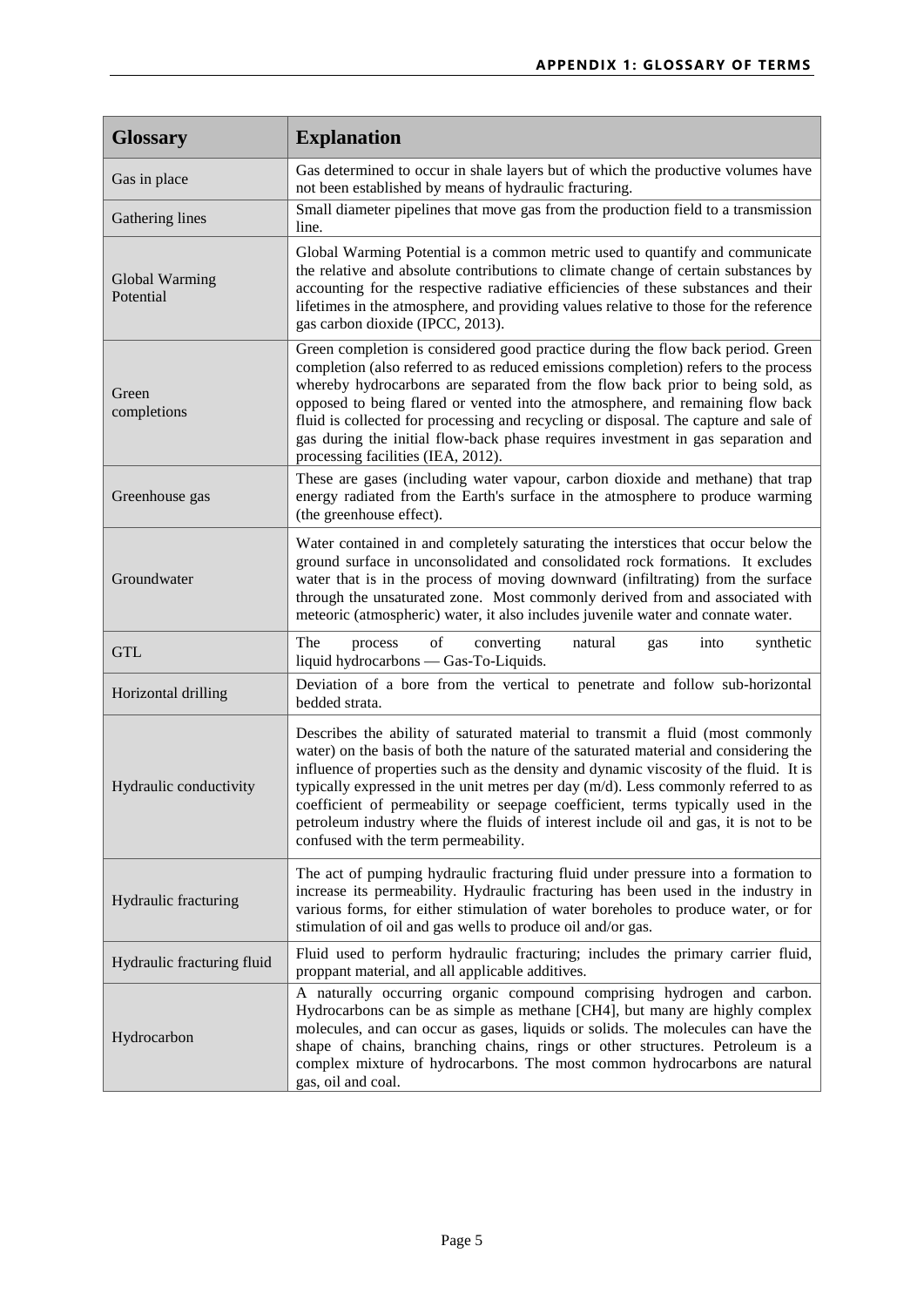| <b>Glossary</b>                                    | <b>Explanation</b>                                                                                                                                                                                                                                                                                                                                                                                                                                                                                                                                                                                                                                                                                                                                                    |
|----------------------------------------------------|-----------------------------------------------------------------------------------------------------------------------------------------------------------------------------------------------------------------------------------------------------------------------------------------------------------------------------------------------------------------------------------------------------------------------------------------------------------------------------------------------------------------------------------------------------------------------------------------------------------------------------------------------------------------------------------------------------------------------------------------------------------------------|
| Life cycle<br>assessment                           | A Life Cycle Assessment (LCA) is the assessment of the consecutive and<br>interlinked stages of a system from which a product is produced from the<br>acquisition or generation of a given raw material to its end of life. In the case of an<br>LCA pertaining to GHG emissions from hydraulic fracturing the assessment may<br>include calculating emissions from the production and transportation of material<br>involved in the well development activities; emissions from fuel consumption for<br>powering the drilling and fracturing equipment; fugitive emissions and fuel<br>combustion emissions associated with gas production, processing, transmission,<br>distribution, and natural gas combustion (Bradbury et al., 2013; Branosky et al.,<br>2012). |
| Life cycle<br>assessment                           | A Life Cycle Assessment (LCA) is the assessment of the consecutive and<br>interlinked stages of a system from which a product is produced from the<br>acquisition or generation of a given raw material to its end of life. In the case of an<br>LCA pertaining to GHG emissions from hydraulic fracturing the assessment may<br>include calculating emissions from the production and transportation of material<br>involved in the well development activities; emissions from fuel consumption for<br>powering the drilling and fracturing equipment; fugitive emissions and fuel<br>combustion emissions associated with gas production, processing, transmission,<br>distribution, and natural gas combustion (Bradbury et al., 2013; Branosky et al.,<br>2012). |
| Liquids unloading                                  | Liquids which could slow well production in mature wells are removed from the<br>wellbore either through the use of a down-hole pump or through a reduction of<br>wellhead pressure (Branosky et al., 2012).                                                                                                                                                                                                                                                                                                                                                                                                                                                                                                                                                          |
| Methane                                            | The simplest hydrocarbon molecule, consisting of four atoms of hydrogen bonded<br>to a single atom of carbon expressed by the formula CH <sub>4</sub> .                                                                                                                                                                                                                                                                                                                                                                                                                                                                                                                                                                                                               |
| Natural gas                                        | Hydrocarbon gas consisting primarily of methane and existing naturally in<br>subsurface formations. Marsh gas is the equivalent in surface environments.                                                                                                                                                                                                                                                                                                                                                                                                                                                                                                                                                                                                              |
| <b>Naturally Occurring</b><br>Radioactive Material | Radioactive material that occurs naturally in rock formations such as certain<br>shales, and where human activity such as drilling may increase the chances of<br>exposure from drill cuttings and other wastes from a well, compared with the<br>unaltered situation.                                                                                                                                                                                                                                                                                                                                                                                                                                                                                                |
| Perforate (well casing)                            | To make holes through the casing to allow the oil or gas to flow into the well or to<br>squeeze cement behind the casing.                                                                                                                                                                                                                                                                                                                                                                                                                                                                                                                                                                                                                                             |
| Permeability                                       | A measure of the ability of a fluid to move through pores, fractures or other<br>openings in a rock. The unit for measurement is Darcy.                                                                                                                                                                                                                                                                                                                                                                                                                                                                                                                                                                                                                               |
| Plateau                                            | An area of highland, usually consisting of relatively flat terrain.                                                                                                                                                                                                                                                                                                                                                                                                                                                                                                                                                                                                                                                                                                   |
| Play                                               | The prospective geographic area where oil and gas could potentially be<br>commercially developed and extracted.                                                                                                                                                                                                                                                                                                                                                                                                                                                                                                                                                                                                                                                       |
| Plug                                               | A temporary or permanent measure taken to seal off a portion of the well by<br>plugging the bore or casing with material such as cement or steel, and which is<br>pressure tested once installed to establish its integrity.                                                                                                                                                                                                                                                                                                                                                                                                                                                                                                                                          |
| Pneumatic<br>controllers                           | Pneumatic controllers are responsible for regulating gas flow and pressure, liquid<br>levels and automatically operating valves in the separator, gas dehydrator, and<br>compressor (Harvey et al., 2012).                                                                                                                                                                                                                                                                                                                                                                                                                                                                                                                                                            |
| Polymer                                            | Chemical compound of unusually high molecular weight composed of numerous<br>repeated, linked molecular units.                                                                                                                                                                                                                                                                                                                                                                                                                                                                                                                                                                                                                                                        |
| Porosity                                           | Property describing the capacity of soil and rock containing interstices (pores) to<br>store fluids, generally expressed as the volume of pore space per cent of the total<br>bulk volume of the rock.                                                                                                                                                                                                                                                                                                                                                                                                                                                                                                                                                                |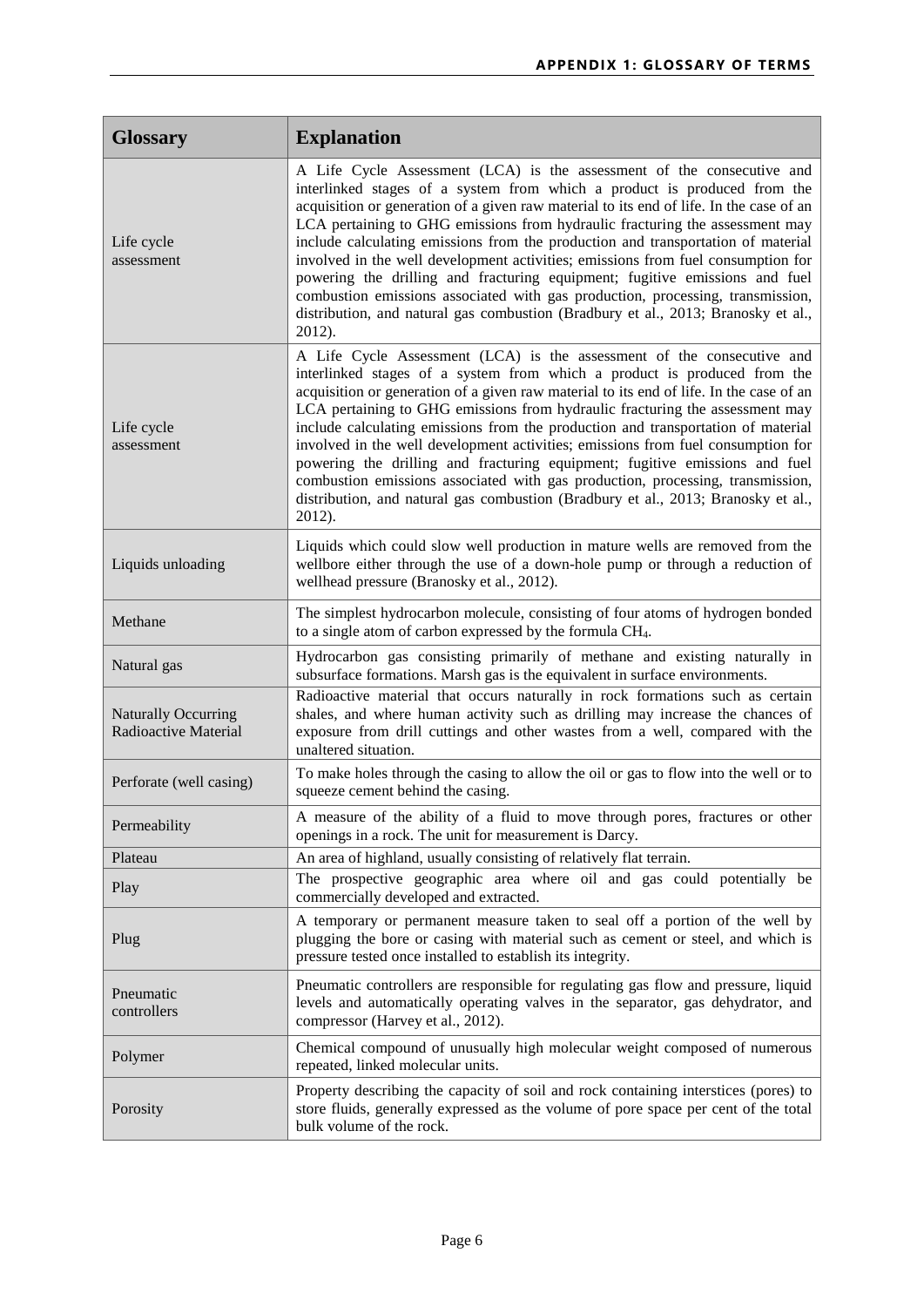| <b>Glossary</b>               | <b>Explanation</b>                                                                                                                                                                                                                                                                                                                                                                                                                                                                                                                                                                  |
|-------------------------------|-------------------------------------------------------------------------------------------------------------------------------------------------------------------------------------------------------------------------------------------------------------------------------------------------------------------------------------------------------------------------------------------------------------------------------------------------------------------------------------------------------------------------------------------------------------------------------------|
| Prime mover                   | Refers to a device which transforms energy from thermal to electrical or vice<br>versa, or pressure to/ from mechanical form. A prime mover is typically an engine<br>or turbine that powers the drilling rig (Broderick, 2011; AEA, 2012).                                                                                                                                                                                                                                                                                                                                         |
| Produced water                | Fluids displaced from the geological formation, which can contain substances that<br>are found in the formation, and may include dissolved solids, gases (e.g. methane,<br>ethane), trace metals, naturally occurring radioactive elements (e.g. radium,<br>uranium), and organic compounds.                                                                                                                                                                                                                                                                                        |
| Production                    | Production refers to the primary production phase, once wells have been<br>connected to processing facilities. Hydrocarbons and waste streams are produced<br>by wells during this phase.                                                                                                                                                                                                                                                                                                                                                                                           |
| Production casing             | The final string of casing used to access the reservoir for extracting fluids.<br>Production casing is placed inside other casings.                                                                                                                                                                                                                                                                                                                                                                                                                                                 |
| Production right              | A right granted to the applicant in terms of section 84 of the MPRDA to the<br>applicant to conduct any operation, activity or matter that relates to the<br>exploration, appraisal, development and production of petroleum.                                                                                                                                                                                                                                                                                                                                                       |
| Production well               | A well that is sunk for producing oil and gas.                                                                                                                                                                                                                                                                                                                                                                                                                                                                                                                                      |
| Proppant or propping<br>agent | Material, usually sand or ceramic particles, carried by the fracturing fluid into a<br>fracture to keep it open when hydraulic pressure is released.                                                                                                                                                                                                                                                                                                                                                                                                                                |
| Proved reserves               | The quantity of energy sources estimated with reasonable certainty, from the<br>analysis of geologic and engineering data, to be recoverable from well-established<br>or known reservoirs with the existing equipment and under the existing operating<br>conditions.                                                                                                                                                                                                                                                                                                               |
| <b>PSI</b>                    | Pounds per square inch — a unit of pressure (Imperial system).                                                                                                                                                                                                                                                                                                                                                                                                                                                                                                                      |
| Recharge                      | Process whereby some portion of the rainfall on a landscape infiltrates the<br>subsurface to replenish groundwater resources. The quantity varies both spatially<br>and temporally, depending on various factors such as vegetation cover, the nature<br>of the soil profile and underlying geologic strata, the depth to water table, and the<br>magnitude and intensity of rainfall. It is typically expressed as a per cent of the<br>mean annual precipitation.                                                                                                                 |
| Reservoir (oil or gas)        | A subsurface, porous, permeable or naturally fractured rock mass in which oil or<br>gas has accumulated. A gas reservoir consists only of gas plus fresh water that<br>condenses from the flow stream reservoir.                                                                                                                                                                                                                                                                                                                                                                    |
| Reservoir pressure            | The pressure within the reservoir rock.                                                                                                                                                                                                                                                                                                                                                                                                                                                                                                                                             |
| Reservoir rock                | A body or mass of rock that may contain oil or gas in appreciable quantity and that<br>has sufficient porosity and permeability to store and transmit these products.                                                                                                                                                                                                                                                                                                                                                                                                               |
| Reservoir<br>stimulation      | A class of activities intended to improve the productivity of oil and gas wells. This<br>includes the injection of various chemicals (depending on the nature of the<br>reservoir) at pressures below the fracture pressure of the rock to dissolve material<br>that may be restricting flow from pore to pore, and as a separate subset, the<br>fracturing of reservoirs to create new flow paths by the injection of fluids at<br>pressures above the fracture pressure of the rock and at rates sufficient to sustain<br>the propagation of the new fracture system (DMR, 2012). |
| Sandstone                     | A variously coloured sedimentary rock composed chiefly of sand-sized mineral<br>grains (usually quartz) cemented by carbonate, silica, clay or other materials.                                                                                                                                                                                                                                                                                                                                                                                                                     |
| Scale inhibitor               | A chemical substance which prevents the accumulation of a mineral deposit (for<br>example, calcium carbonate) that precipitates out of water and adheres to the<br>inside of pipes, heaters, and other equipment.                                                                                                                                                                                                                                                                                                                                                                   |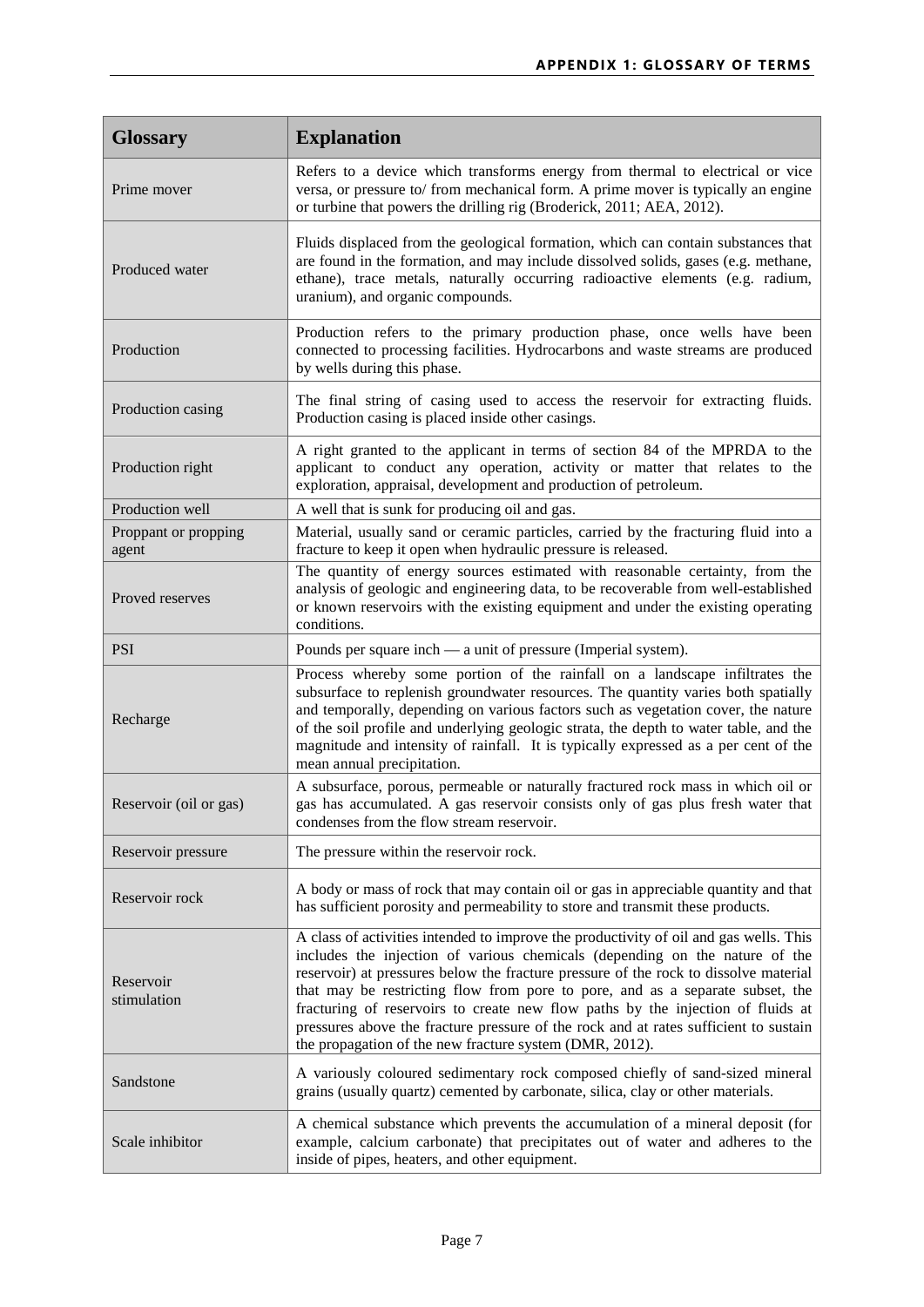| <b>Glossary</b>                     | <b>Explanation</b>                                                                                                                                                                                                                                                                                                                                                                                                                                                                                                                                                                                                                                    |
|-------------------------------------|-------------------------------------------------------------------------------------------------------------------------------------------------------------------------------------------------------------------------------------------------------------------------------------------------------------------------------------------------------------------------------------------------------------------------------------------------------------------------------------------------------------------------------------------------------------------------------------------------------------------------------------------------------|
| Sedimentary rock                    | Rock formed either from sediment transported in water (alluvial, fluvial), wind<br>(aeolian) or ice (glacial) from its source and that accumulates by deposition and<br>solidifies by cementation and compaction (e.g. sandstone, siltstone, mudstone), or<br>from chemical precipitation of dissolved mineral constituents in water (e.g.<br>limestone).                                                                                                                                                                                                                                                                                             |
| Seismic survey                      | A method of finding oil and natural gas by measuring the time it takes sound<br>waves to travel through layers of the earth, reflect off of potential reservoir strata,<br>and return to surface.                                                                                                                                                                                                                                                                                                                                                                                                                                                     |
| Shale                               | A fine-grained sedimentary rock composed mostly of compacted clay, silt or mud,<br>and typically exhibits a laminated and cleavable appearance.                                                                                                                                                                                                                                                                                                                                                                                                                                                                                                       |
| Shale gas                           | Natural gas that remains tightly trapped in shale and consists chiefly of methane,<br>but with ethane, propane, butane and other organic compounds mixed in. It forms<br>when black shale has been subjected to heat and pressure over millions of years,<br>usually at depths of 1,500 to 4,500 metres below ground level.                                                                                                                                                                                                                                                                                                                           |
| Shale gas development               | Refers to both exploration and production related activities; as well as downstream<br>gas utilisation scenarios.                                                                                                                                                                                                                                                                                                                                                                                                                                                                                                                                     |
| Siltstone                           | Rock in which the constituent particles are predominantly silt size.                                                                                                                                                                                                                                                                                                                                                                                                                                                                                                                                                                                  |
| Site remediation                    | Site remediation, i.e. efforts to restore the well site to its pre-drilling state, is<br>performed after well closure (Branosky et al., 2012).                                                                                                                                                                                                                                                                                                                                                                                                                                                                                                        |
| Square Kilometre Array<br>(SKA)     | Square Kilometre Array — internationally funded radio telescope to be<br>constructed in the vicinity of Carnarvon, Northern Cape.                                                                                                                                                                                                                                                                                                                                                                                                                                                                                                                     |
| Stimulation                         | The act of increasing a well's productivity by artificial means such as hydraulic<br>fracturing or acidizing.                                                                                                                                                                                                                                                                                                                                                                                                                                                                                                                                         |
| Storage                             | Storage refers to the short- or long-term containment of natural gas either locally<br>(in high pressure pipes and tanks), or underground in naturally occurring<br>geological reservoirs which may include salt domes or depleted oil and gas fields<br>(Branosky et al., 2012).                                                                                                                                                                                                                                                                                                                                                                     |
| Storativity                         | The capacity of an aquifer to store water.                                                                                                                                                                                                                                                                                                                                                                                                                                                                                                                                                                                                            |
| Stratigraphic well                  | A well that is sunk for determining the stratigraphy during oil and gas exploration.                                                                                                                                                                                                                                                                                                                                                                                                                                                                                                                                                                  |
| Sustainable development             | Generally defined as "Development that meets the needs of the present without<br>compromising the ability of future generations to meet their own needs."<br>Sustainable development is based on sociocultural development, political stability<br>and decorum, economic growth and ecosystem protection, which all relate to<br>disaster risk reduction. The National Environmental Management Act 107 of 1998<br>defines sustainable development as "the integration of social, economic and<br>environmental factors into planning, implementation and decision-making so as to<br>ensure that development serves present and future generations". |
| <b>Target formation</b>             | The reservoir that the driller is trying to reach when drilling the well.                                                                                                                                                                                                                                                                                                                                                                                                                                                                                                                                                                             |
| Tcf                                 | Trillion cubic feet (approximately 28.3 x $10^9$ m <sup>3</sup> ). A typical benchmark for initial<br>assessments of the economic potential of a gas accumulation.                                                                                                                                                                                                                                                                                                                                                                                                                                                                                    |
| Technically recoverable<br>reserves | The proportion of assessed in-place oil or gas that may be recoverable using<br>current recovery technology, without regard to cost.                                                                                                                                                                                                                                                                                                                                                                                                                                                                                                                  |
| Thermal maturity                    | Of organic matter acting as source for the generation of hydrocarbons. Referenced<br>to the reflectivity of particles of vitrinite amongst the organic matter. Progresses<br>with time and temperature from immature to the 'oil window', then the 'gas<br>window' to overmature. The 'windows' are named after the main type of<br>hydrocarbon being generated. The boundaries/edges of the windows are<br>gradational.                                                                                                                                                                                                                              |
| Tight reservoirs                    | Formations such as shales and some sandstones that do not have enough natural<br>permeability to allow hydrocarbons to flow through the unstimulated rock mass.                                                                                                                                                                                                                                                                                                                                                                                                                                                                                       |
| Total dissolved solids              | The quantity of dissolved material in a given volume of water.                                                                                                                                                                                                                                                                                                                                                                                                                                                                                                                                                                                        |